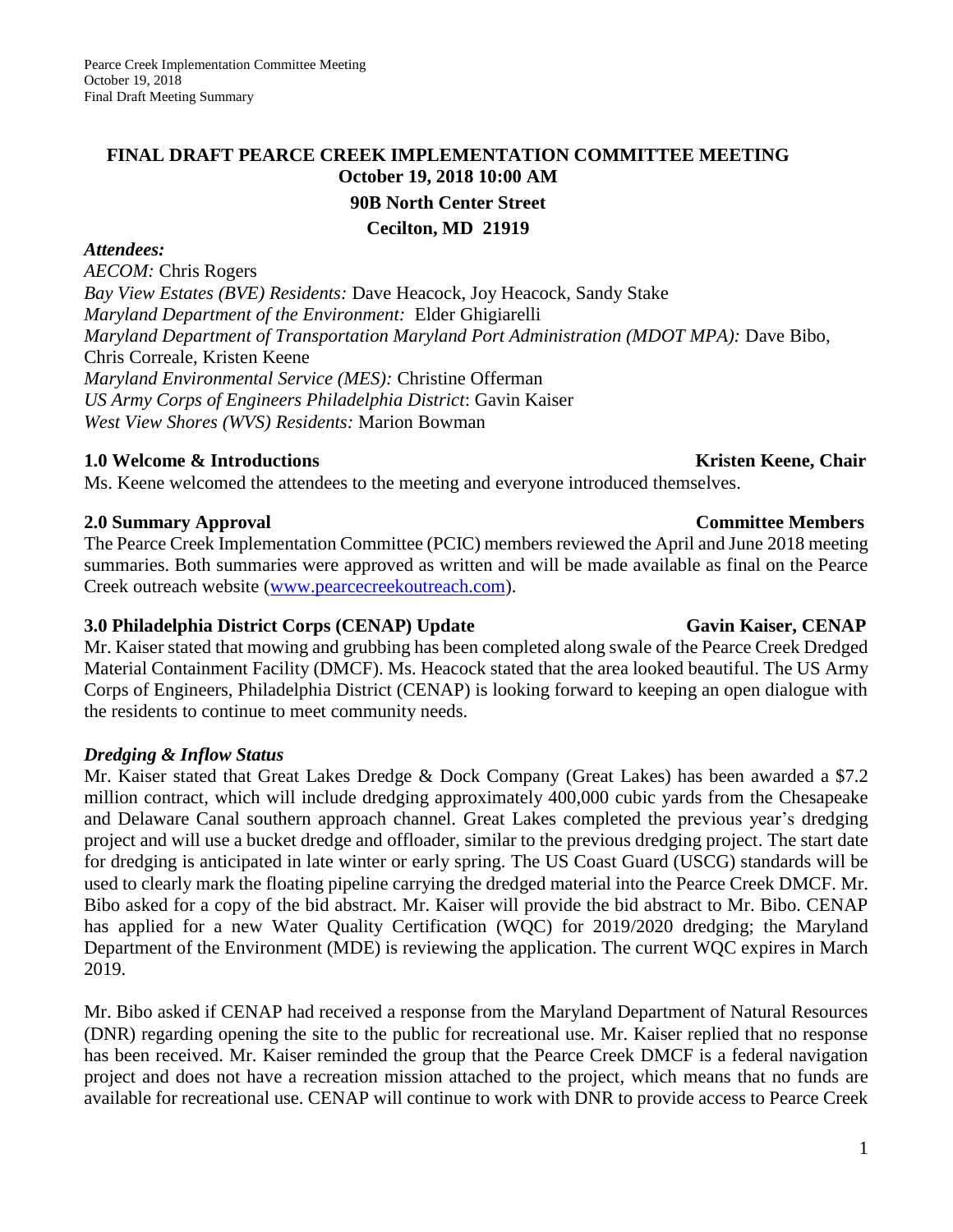Lake while ensuring that no damage will occur to the DMCF liner. In the past, DNR managed the site, but that does not include plans to patrol the area. There have been concerns from residents regarding unlawful activities occurring at the site if public access is granted.

Ms. Bowman stated that there used to be an access point to Pearce Creek Lake by Stemmers Run Road bridge, which could provide another option if the parking lot was reestablished. Mr. Kaiser stated that CENAP would not be able to fund reopening the parking lot. Ms. Bowman asked if DNR would be interested in the alternate site access location. Mr. Kaiser stated that DNR has expressed general interest in public access. Ms. Keene asked for clarification of the location of the closed parking lot. Ms. Bowman stated that a small parking lot was located off Stemmers Run Road on the right side (coming from Crystal Beach Road) by Pearce Creek Lake. The parking lot was closed due to the dumping that occurred there. Ms. Keene asked what type of water access was available (i.e. soft launch, etc.). Ms. Bowman was unsure of the type of water access available from that location. Ms. Keene stated that Maryland Department of Transportation Maryland Port Administration (MDOT MPA) could follow up with DNR regarding authority and the potential reopening of the area. Mr. Rogers suggested coordination with the Cecil County roads department. Ms. Correale asked who constructed the parking lot. Mr. Kaiser replied that either Maryland or CENAP constructed the parking lot; Mr. Kaiser will check the CENAP construction records. Mr. Heacock asked how long the parking lot has been closed. Ms. Bowman replied approximately 12 years. Mr. Kaiser reiterated concerns from residents regarding unlawful activities occurring at the site if public access is granted.

## **4.0 Drinking Water Line Planning Progress Chris Rogers, AECOM**

## *Water System Completion*

Mr. Rogers stated that the water system project is nearly complete; AECOM is in the process of creating a punch list that includes minor road restoration and on-lot issues. One issue involves a spring that has begun to flow across Basin Road in West View Shores; a solution should be completed by next month. There are seven properties that have not connected to the waterline. Of the seven, four properties are refusals; one property whose resident is deceased; a property whose resident is in a medical care facility; and a property whose home is not ready to connect. AECOM is working to connect the three remaining homes.

At the end of September packets were sent to approximately 140 residents including information associated with the waterline connection (i.e. original plot plan, as-built plot plan, permits and closeouts, winterization process, etc.). Ms. Correale asked when the remaining packets will be sent out to the residents. Mr. Rogers replied that AECOM is currently working on compiling the remaining packets. Ms. Correale asked if the winterization process would be the same for all the homes; Mr. Rogers replied yes. Ms. Correale suggested posting winterization information on the Pearce Creek Outreach website. Mr. Rogers will provide winterization information to Maryland Environmental Service (MES) to be placed on the outreach website.

# *Road Restoration*

Mr. Rogers stated that the Bay View Estates (BVE) roads have had the final layer of tar and chip applied. In addition, Old Barn Lane has been repaired and tar and chip applied. Regarding the fog coat application, discussions were held with BVE residents/Board members and it was agreed to forego the fog coat; the project will be credited once the exact cost is determined with Reybold.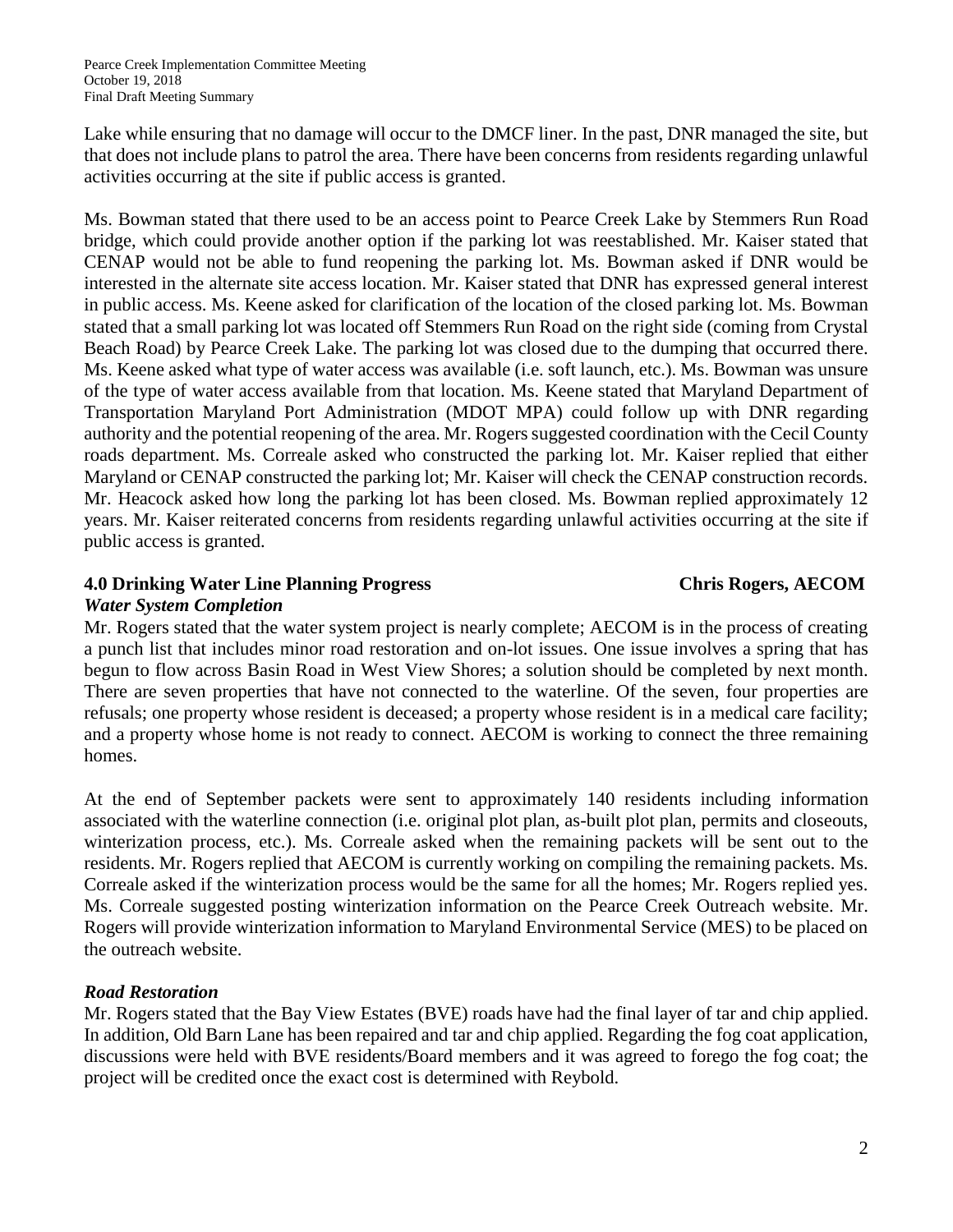### *Spring 2018 Exterior Monitoring Results*

Ms. Olsen stated that the spring 2018 sampling represents the first post-placement exterior monitoring event. Ms. Olsen reminded the PCIC that previously, baseline monitoring events were conducted from fall 2015 through spring 2017 to establish/understand the environmental conditions before dredged material inflow occurred at the Pearce Creek DMCF. Inflow at Pearce Creek DMCF was completed in March 2018; the spring 2018 exterior monitoring sampling was conducted in May 2018. Overall, the postplacement monitoring results were very similar to the baseline results. Ms. Olsen noted that due to the unseasonably wet spring, both the amount of freshwater in the system and the amount of suspended sediment in the water was increased; these increases have been observed throughout Maryland waterways.

Ms. Olsen stated that the post-placement monitoring followed the same testing program as the baseline monitoring to be able to directly compare the data. Using the baseline data, ranges have been established to identify typical results, which the post-placement data can be compared to. The testing program includes surface water quality, sediment chemistry, sediment bioassay, and benthic (bottom-dwelling) community identification. The sampling locations were also the same as for the baseline testing; seven monitoring locations and a reference site in Pearce Creek Lake, and one monitoring location and one reference site in the Elk River. Ms. Olsen reminded the PCIC that the reference sites represent areas that are outside the influence of the DMCF surface water discharge.

Regarding surface water quality results, Ms. Olsen stated that the spring 2018 data was within the range of baseline concentrations, except for aluminum. The elevated concentrations of aluminum were also observed in the reference site results. The turbidity was higher due to the recent rainfall events causing bank erosion, algae, and stormwater runoff. Overall, the chemical concentrations were generally low and consistent with results from the previous sampling events.

Regarding the sediment results, the spring 2018 post-placement data was comparable between the reference and the monitoring locations and was within the range of baseline concentrations. Pearce Creek Lake sediment was comprised of silts and clays, with some sand at PCL-07. The Elk River monitoring location and reference location sediment was comprised of silty clays, with a lot of shell material. The metal concentrations in the sediment are compared to freshwater sediment guidelines, which have a threshold effect concentration (TEC) and probable effect concentration (PEC). If results are below the TEC there will be no effect on aquatic organisms, if the results are between the TEC and PEC there is potential for effect on aquatic organisms, and results above the PEC have a probable effect on aquatic organisms. Concentrations were lower than those observed in spring 2017. Consistent with the baseline data, in Pearce Creek Lake there were three metals between the TEC and PEC, and nickel exceeded the PEC in the monitoring locations and the reference site. Ms. Olsen noted that nickel concentrations are generally consistent with sediment in the upper reaches of the Chesapeake Bay. In Elk River no metals exceeded the TEC.

The bioassay results were consistent with the baseline data. Survival of the freshwater amphipod, *Hyallela azteca*, used in the bioassay tests was high, which indicates that the sediment is not acutely toxic and supports benthic organisms.

## **5.0** MDOT MPA Updates **Kristen Keene, MDOT MPA Karin Olsen, Anchor QEA**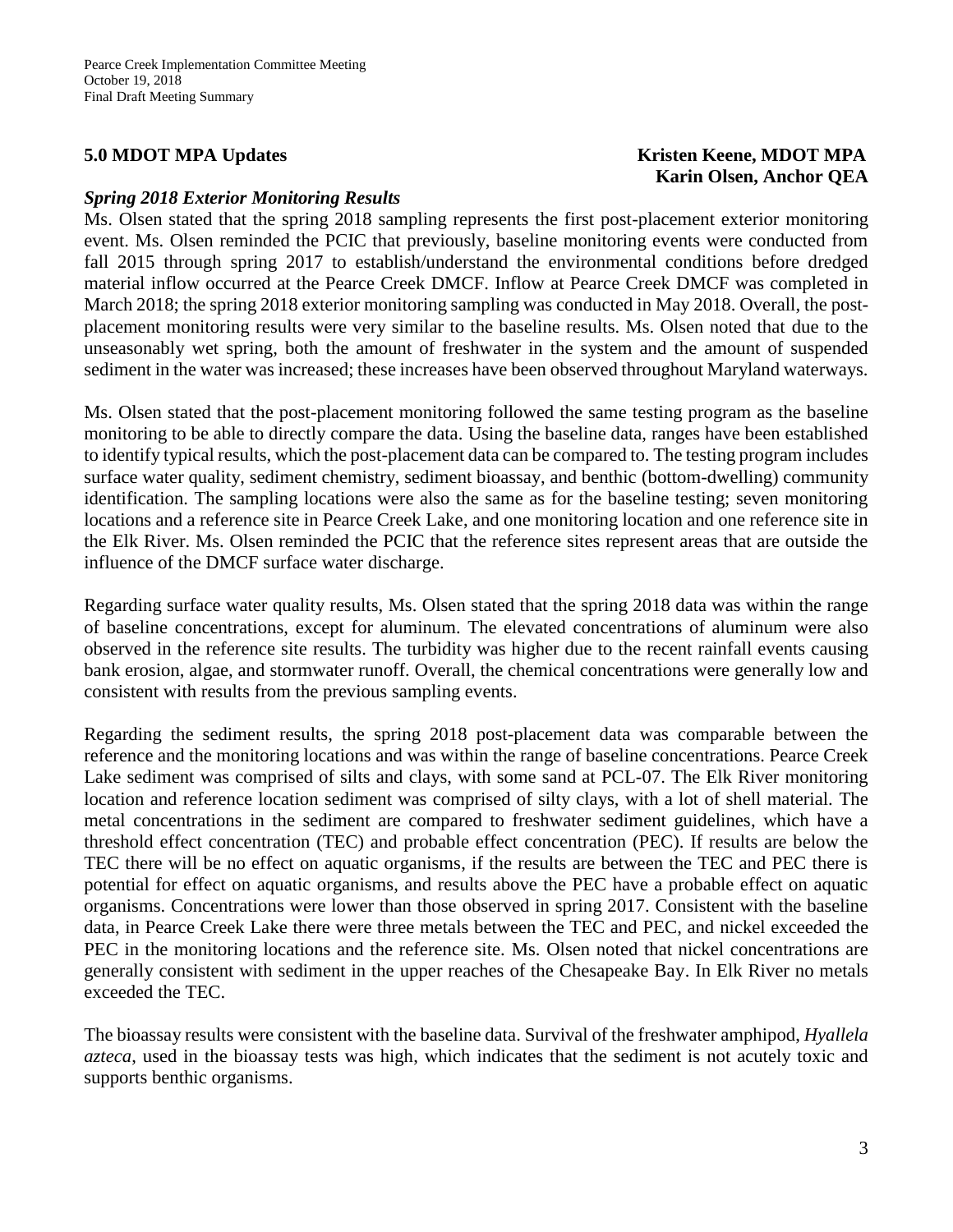Regarding the benthic community results, most of the measured metrics were within the range of the baseline data. There were two locations (ER-01 and PCL-01) with a single dominant species, which skews the data, but the overall conditions at the individual locations did not change. Ms. Correale asked if there were any differences in the substrate. Ms. Olsen replied that lower diversity is seen at sandier locations; both locations ER-01 and PCL-1 are comprised of sandy substrate. Ms. Olsen reiterated that the results from all the testing was consistent with previous sampling events.

Ms. Olsen reviewed the results for the river beach samples, which are two sampling locations (RB-01 and RB-02) that are monitored at the request of the citizens and evaluated independently from the exterior monitoring data. This was the fourth round of sampling at the river beach locations; it was the first round since placement began at the Pearce Creek DMCF. The testing program is the same as the exterior monitoring program. Both river beach sample sites are very sandy and shelly, which generally does not support quality habitat for benthic organisms. For surface water results, the metal concentrations were very low and consistent with previous monitoring events. Aluminum was elevated in one location but is consistent to what was observed in the area. For sediments, the metal concentrations were generally low and well below the sediment quality criteria. The overall river beach results were consistent with previous sampling events. Regarding the river beach benthic community, the abundance was variable but consistent with results previously seen. For the bioassay results, survival was high at RB-01, indicating that the sediment is not acutely toxic; no sample was collected at RB-02 due to the sediment substrate being comprised of 84% sand and gravel.

Mr. Bibo asked if there any issues with zinc. Ms. Olsen replied that zinc is one of the metals that fall between the TEC and PEC in the sediment. The zinc concentrations in the exterior monitoring results are consistent with the background concentrations of zinc in the area. Ms. Keene stated that the exterior monitoring summary, river beach memo, and presentation will be available on the Pearce Creek Outreach website. Ms. Olsen noted that sampling was conducted for the fall 2018 exterior monitoring event in the first week of October.

# *DMMP Citizen Advisory Committee (CAC) Field Trip*

The Dredged Material Management Program (DMMP) Citizens Advisory Committee (CAC) held a meeting and site visit at Pearce Creek DMCF to discuss the project status. Ms. Keene reminded the PCIC that the CAC is part of the DMMP stakeholder advisory structure and they have been updated on the Pearce Creek project for its duration. The DMMP CAC is invested in the success of the project. Mr. Bibo asked how many people attended the Pearce Creek tour; Ms. Keene replied nine.

Ms. Keene also notified the PCIC that a presentation on the Pearce Creek project will be given by AECOM, MDOT MPA, CENAP, the Town of Cecilton, and Valerie Woodruff at the American Planning Association conference in Delaware on October 23. The feedback, questions and comments from the conference will be reported back to the PCIC.

## **6.0 Maryland Department of the Environment (MDE) Updates Elder Ghigiarelli, MDE**

Mr. Ghigiarelli stated that MDE has reviewed the Pearce Creek DMCF surface water discharge monitoring results submitted by CENAP. Most of the discharge monitoring results were within the water quality criteria; ammonia and arsenic levels were elevated. Mr. Ghigiarelli stated that the turbidity results were measured and reported in milligrams per liter (mg/L) while the MDE standard is in Nephelometric Turbidity Units (NTU); while difficult to convert accurately from mg/L to NTU, a rough calculation